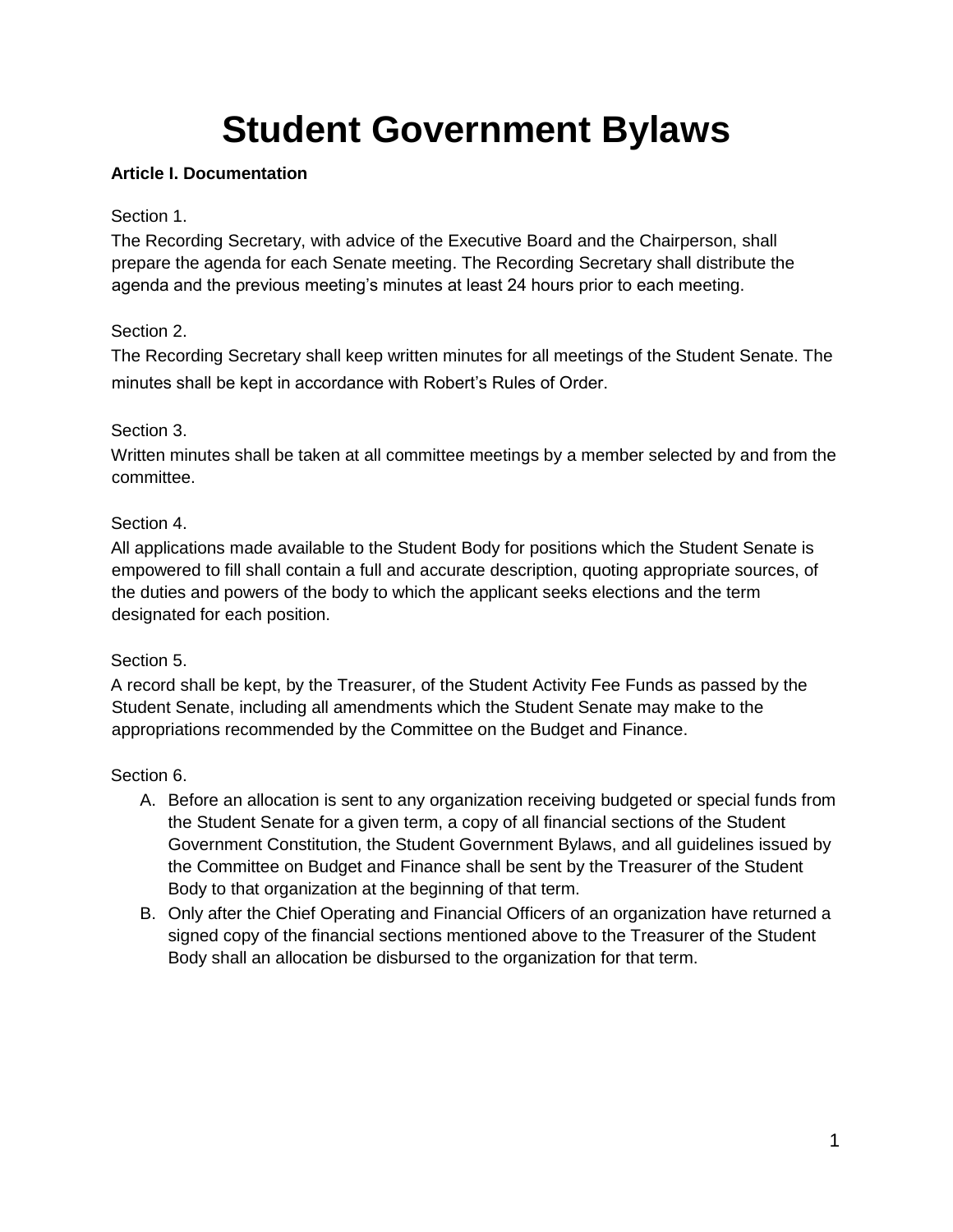## Section 7.

At the end of the academic year, the agendas and minutes of all Student Senate meetings, the budget passed by the Student Senate that year, and financial sections of the Constitution shall be filed together in electronic format the office of Student Senate.

## **Article II. Information Disclosure and Executive Session**

## Section 1.

In order to maintain a sense of openness between the Student Body and Student Government all meetings of the Student Senate and its subsidiary committees shall be open to any student presently enrolled at Coe College.

## Section 2.

In cases where a sensitive topic or information is to be discussed during the course of a meeting the committee, by an affirmative majority vote, may move the meeting into executive session thereby removing all persons present who are not current members of the Student Senate and/or said committee.

## Section 3.

Any persons present at a meeting of an assembly in executive session shall be required to keep private all proceedings and information presented during the course of said meeting, including those persons who may not be members of said assembly.

#### Section 4.

- A. The movement of the Student Senate or any of its subsidiary committees into executive sessions does not exempt the assembly from taking minutes.
- B. However, minutes taken while operating in executive session, shall be read and acted upon only while in executive session unless that which would be reported on in the minutes - that is the action taken, as distinct from that which was said in debate - was not secret or secrecy has been lifted by the assembly.

# **Article III. Operational Committees of the Student Senate**

Section 1.

The Operational Committees of the Student Senate shall be the Committee on Budget and Finance, the Committee on Constitutional Review, the Committee on Living Environment, the Committee on Oversight and Auditing, and the Committee on Public Relations.

# Section 2.

Membership on Operational Committees shall be determined by the preferences of the individual Senator, with the consent of the Chairperson of Student Senate.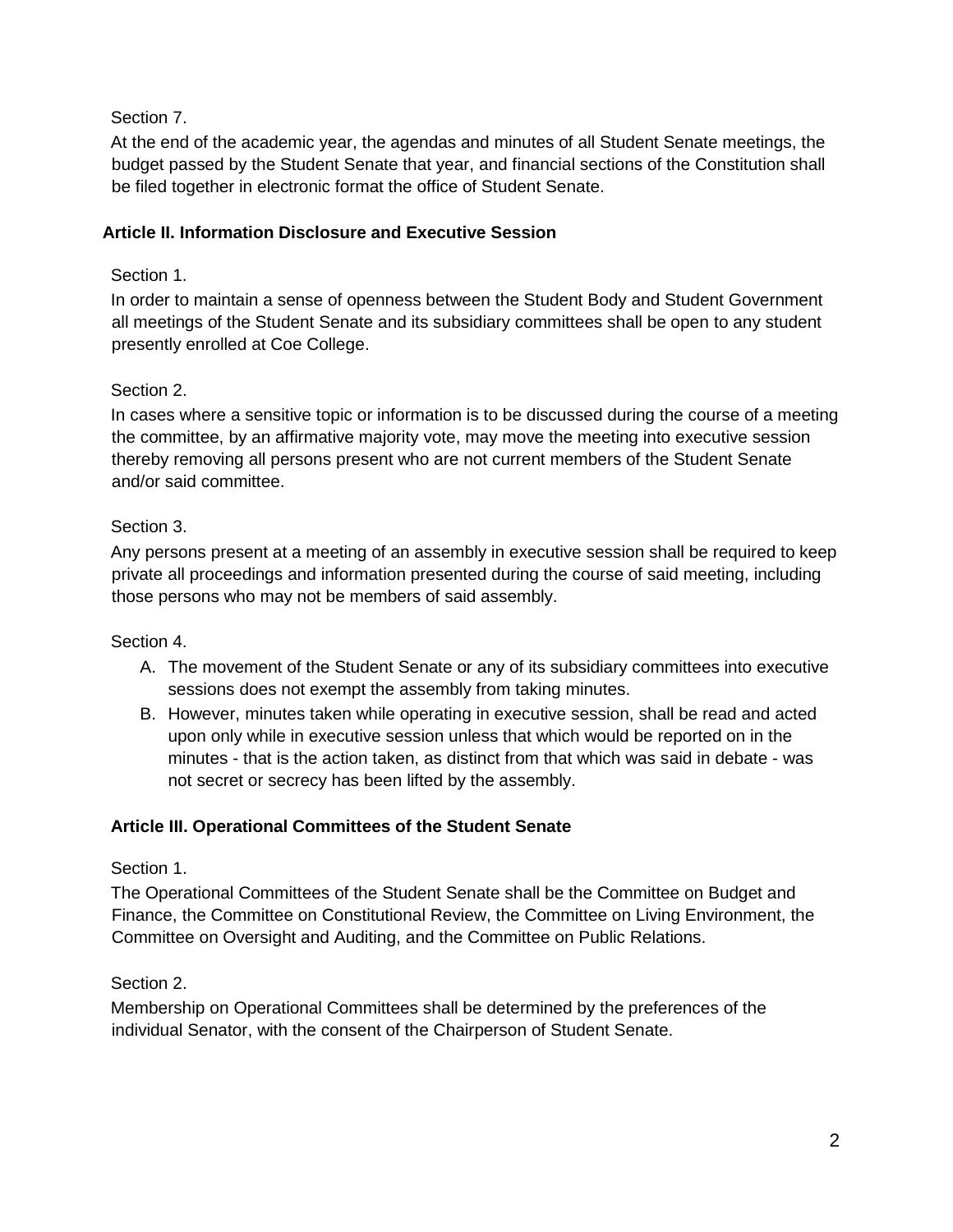- A. Each Senator shall serve on either the Committee on Budget and Finance or the Committee on Living Environment with each of these Committees consisting of half of the Senate.
- B. Each Senator shall additionally serve on the Committee on Constitutional Review, the Committee on Oversight and Auditing, or the Committee on Public Relations with each of these Committees consisting of a third of the Senate.

#### Section 3.

The Student Body President and the Chairperson of Student Senate shall be allowed to attend all Operational Committee meetings.

#### Section 4.

Senators shall be required to attend all regularly scheduled meetings of the Operational Committees, given 48 hours notice.

- A. Unexcused absence of a Senator from Operational Committee meetings two times during the fall term or two times during the spring term will result in automatic suspension from Student Senate. Each Operational Committee is counted separately for absences.
- B. A Senator who has violated the above point and has been suspended shall meet with the Internal Review Committee.
	- a. The membership of this committee will be the current executives and the current Chairperson of the Committee on Oversight and Auditing. This committee will review the status of the senator at the next regularly scheduled Executive Board meeting after suspension.
	- b. This committee will vote, by majority, to determine whether or not the Senator will be removed. The Senator in question will be allowed to defend themselves before the committee votes. The decision of the committee will take effect immediately.
	- c. This committee will make a report to the Student Senate at the next regularly scheduled meeting. The Student Senate may overturn the decision of the Internal Review Committee by a two-thirds vote of those present and voting. C. Excused and unexcused absences shall be subject to the discretion of the relevant Chairperson.
- D. The Chairperson of the Committee shall be responsible for maintaining a record of excused and unexcused absences and for notifying the Recording Secretary of the Student Senate when a member does not attend a meeting.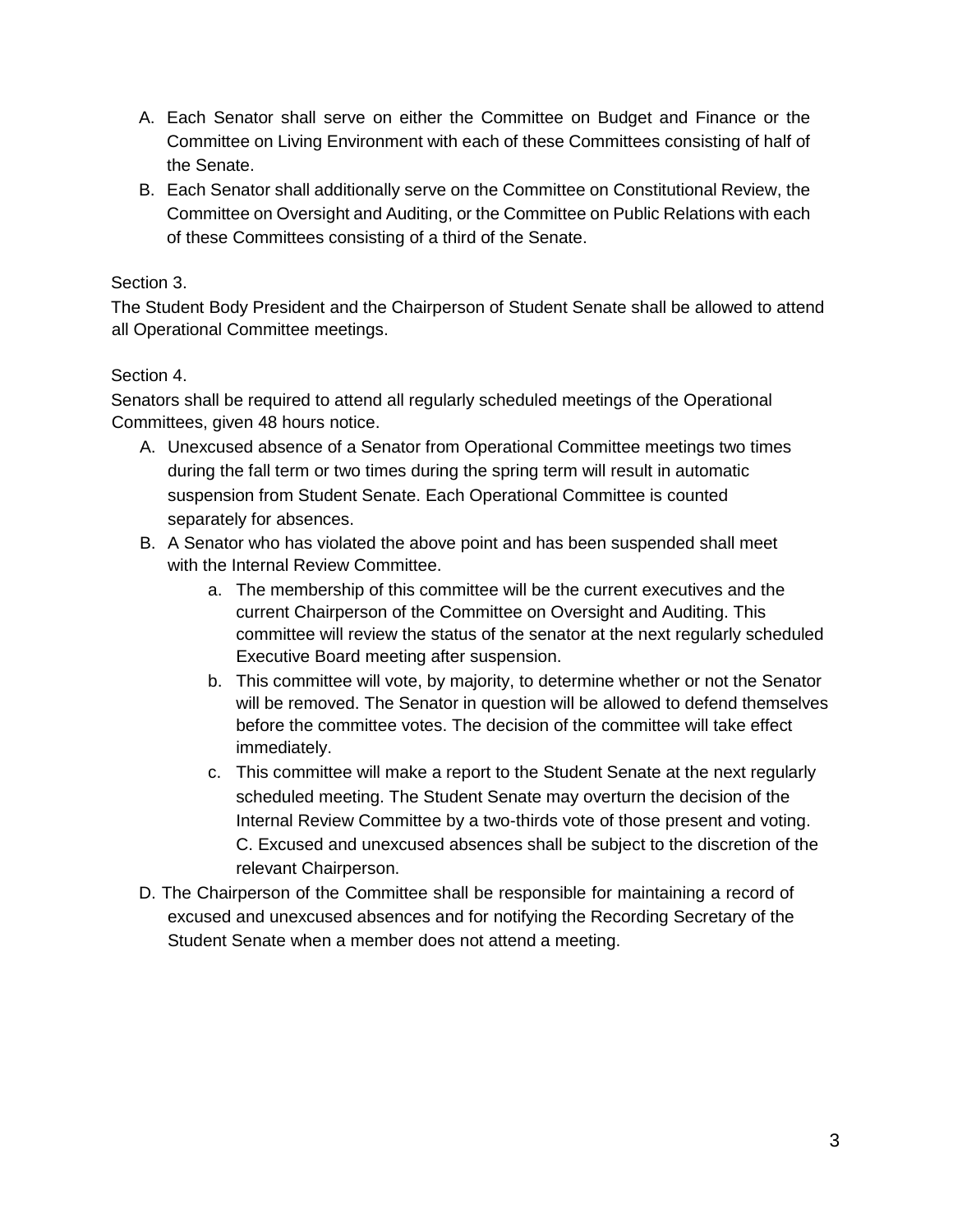A simple majority of voting Senators shall constitute a quorum for Committee meetings.

# Section 6.

Chairpersons of Committees:

- A. The Treasurer of the Student Government shall be the Chairperson of the Committee on Budget and Finance.
- B. The Vice President of the Student Government shall be the Chairperson of the Committee on Living Environment.
- C. The Chairperson of the Student Senate shall be the Chairperson of the Committee on Constitutional Review.
- D. The Chairperson of the Committee on Oversight and Auditing shall be elected from the members of the Committee.
- E. The Communications Officer of the Student Government shall be the Chairperson of the Committee on Public Relations.

# Section 7.

All Chairpersons of Operational Committees shall be non-voting members with the exception of the Chairperson of the Committee on Oversight and Auditing who will retain his or her right to vote.

# Section 8.

The Committee on Budget and Finance shall be responsible for making recommendations to the Student Senate on matters concerning the funding and financial operations of all Student Senate funded organizations and activities. It shall be specifically charged with consideration and review of Student Activity Fee funds, as well as other questions as may be referred to it by the Student Senate or Student Body. Following the spring budget reviews each year, the Committee shall be required to submit a recommendation concerning the Student Activity Fee for the academic years following the budget period reviewed.

# Section 9.

The Committee on Constitutional Review shall be responsible for making recommendations to the Student Senate on matters concerning the Student Government Constitution, the Student Government Bylaws, the Student Senate Standing Rules, parliamentary procedure, and other such questions as may be referred to it by the Student Senate or the Student Body.

# Section 10.

The Committee on Living Environment shall be responsible for making recommendations to the Student Senate on matters concerning the living environment at Coe including such things as social rules, the social atmosphere, the residence hall environment, and other such questions as may be referred to it by the Student Senate or the Student Body.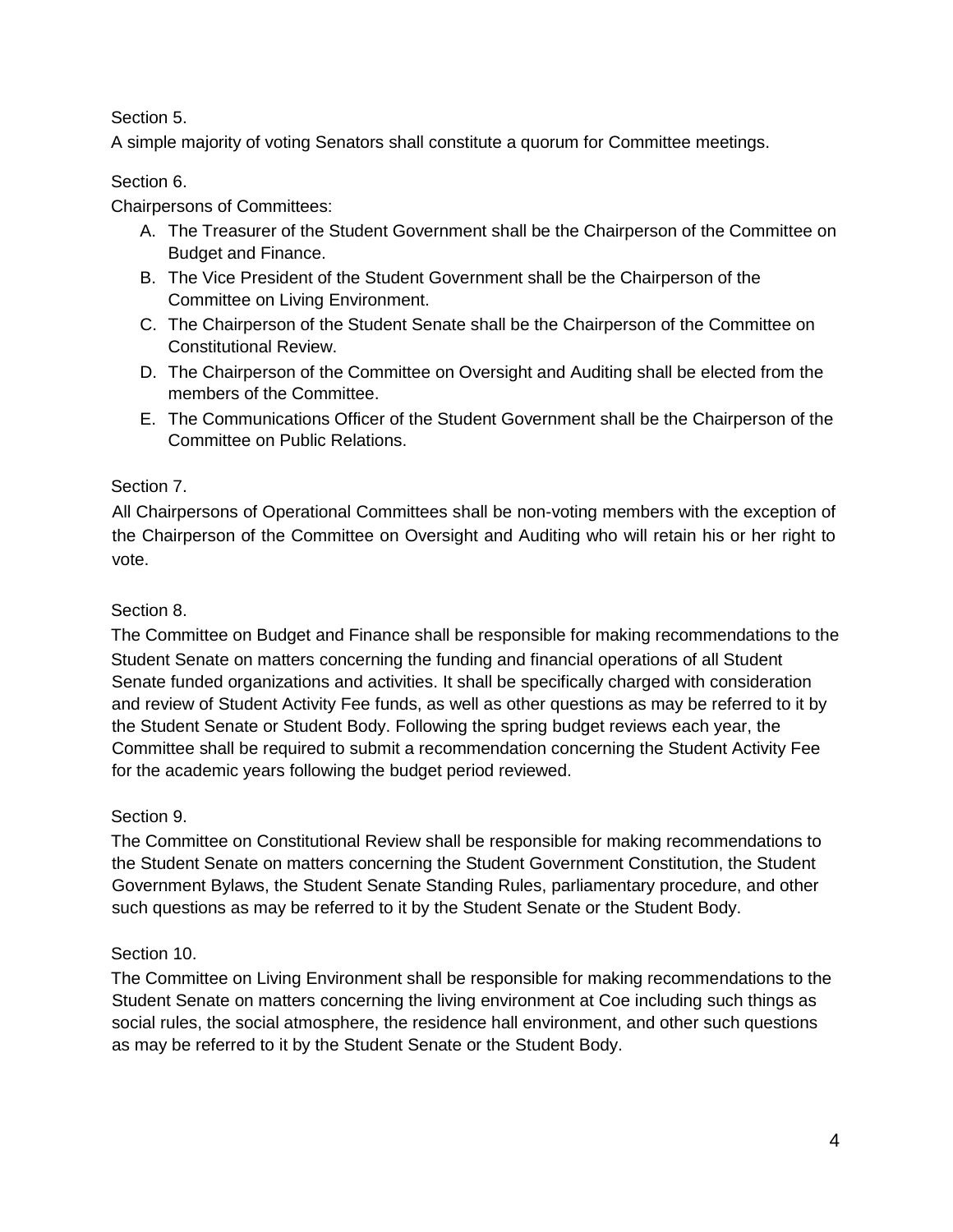## Section 11.

The Committee on Oversight and Auditing shall be responsible for ensuring the proper direction and control of the Student Government and its related committees, ensuring compliance with all procedures outlined within the Student Government Constitution, enforcing any disciplinary actions as deemed necessary, reviewing the dismissal of members of the Student Senate or Executive Board, auditing the financial records of Student Senate sponsored organizations on a yearly basis, and handling any other issues as may be referred to it by the Student Senate or the Student Body.

A. Due to the nature of issues dealt with by the Committee on Oversight and Auditing, its meetings shall operate exclusively in executive session.

#### Section 12.

The Committee on Public Relations shall be responsible for maintaining the Student Senate web page, coordinating all Senate fund raising activities, advertising for Student Senate sponsored activities and elections, and other such duties delegated to it by the Student Senate or the Student Body.

#### **Article IV. The Committee on Elections**

Section 1.

There shall be a Committee on Elections.

Section 2.

During the academic year, the Committee on Elections shall consist of members of the Senate who volunteer to participate.

A. No candidate for President or Vice President of the Student Body shall serve on this Committee.

Section 3.

The Committee shall elect its Chairperson from among its members. The Chairperson of the Committee on Elections shall be announced to the Student Body to address and answer any questions, comments, or concerns the Student Body or candidates may have.

Section 4.

Written minutes shall be taken at Committee meetings by a member selected by and from the committee.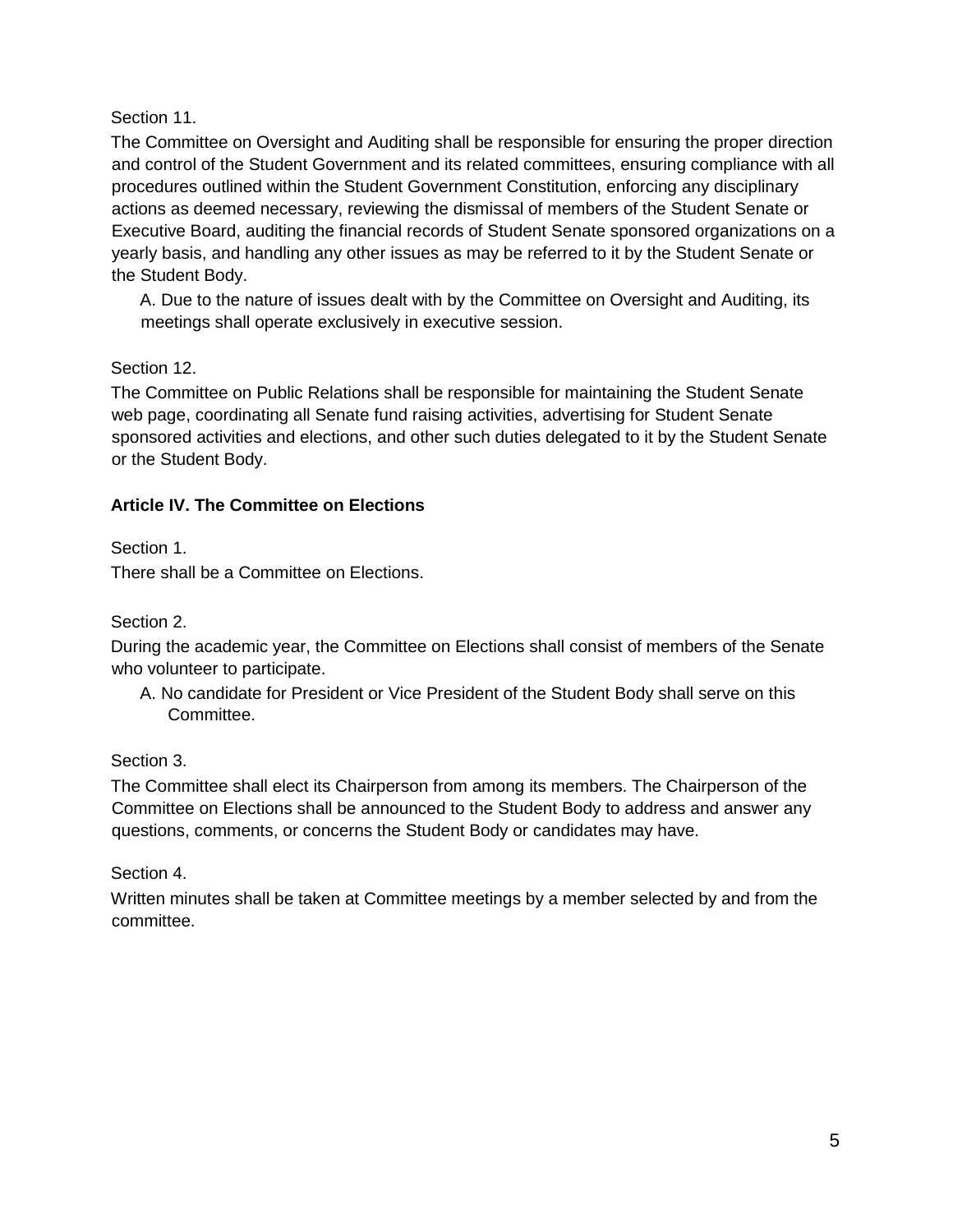The Committee shall oversee the conduct of elections under the provisions of Article III of the Student Government Constitution.

## Section 6.

It shall be the duty of the Committee on Elections to determine whether elections are to be held online or by paper ballot at least ten days prior to election day.

- A. All ballots must contain a write-in option except for run-off elections specified in Article V, Section 7 of the Student Government Constitution.
- B. Under no circumstance should a ballot containing votes for more candidates than valid seats be accepted.

## Section 7.

In the event of a tie between candidates, a separate run-off election shall be held no more than three days after the election resulting in a tie. The only candidates on the ballot should be the tying candidates.

## Section 8.

Election of Student Senators shall be held within three weeks of the start of the fall academic semester.

#### Section 9.

Committee on Elections shall schedule a special election within three days to fill at-large seat vacancies.

Section 10.

An electoral debate shall be held during the spring semester before the election of the Student Body President and Vice President.

Section 11.

Presidential and Vice Presidential candidates shall run on the same ticket

Section 12.

The election of the President and Vice President shall be held within four weeks of the beginning of the spring academic semester. They shall take office during the next meeting of the Student Senate.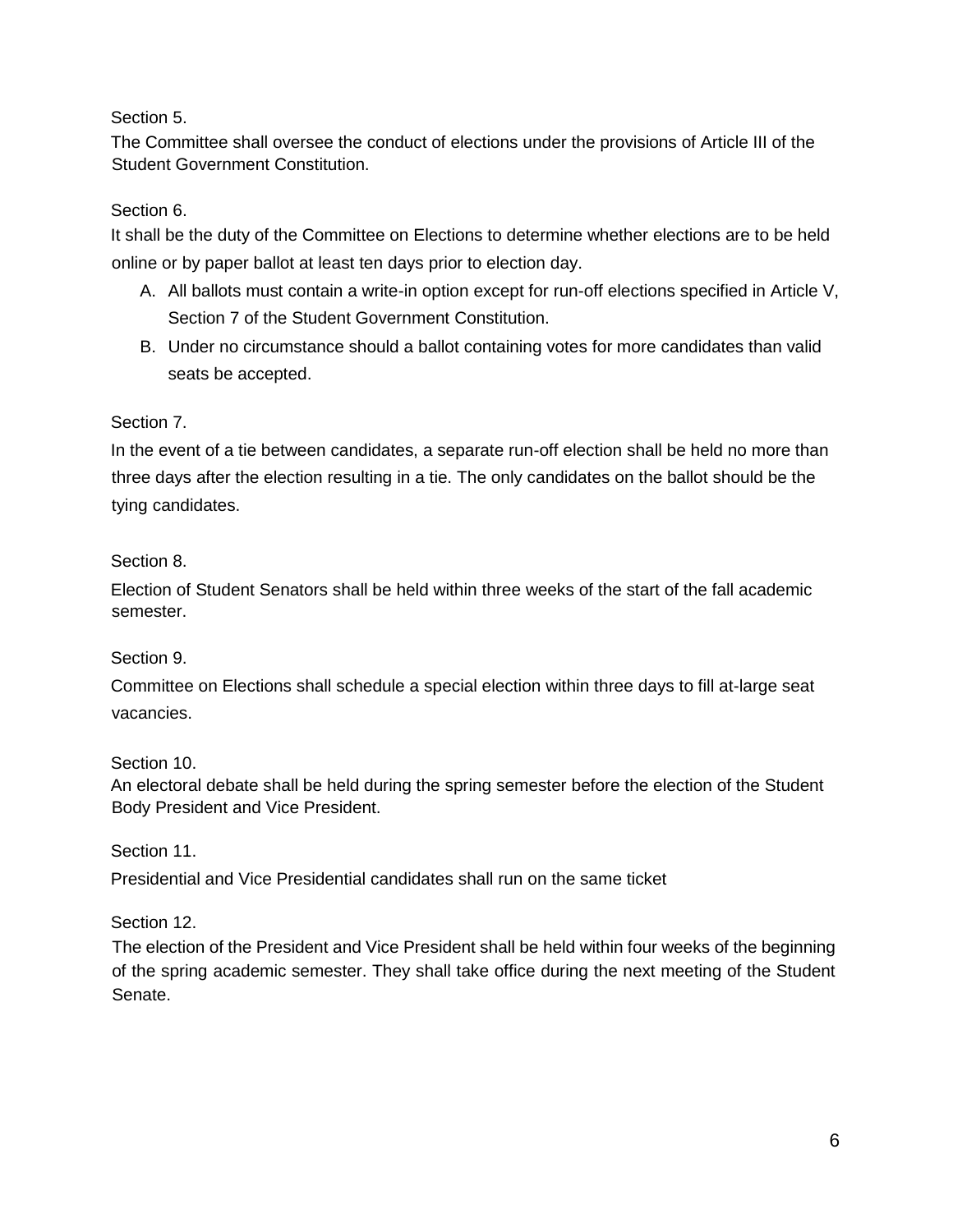## Section 13.

Upon dismissal or resignation of a Senator holding an at-large seat, the Chairman of the Committee on Elections shall notify the Hall Council of the most poorly represented district listed under Article II, Section I of the Student Government Constitution and offer the seat to that district. It shall be treated as outlined in Article IV, Section 5 of the Student Government Constitution as though it belonged to that district.

## **Article V. Ad Hoc Committees**

## Section 1.

Ad hoc committees of the Student Senate shall aid the Senate in the research and development of specific ideals and proposals as well as perform other duties as assigned to them by Student Senate.

Section 2.

Membership shall be open to all Senators.

Section 3.

The President and Vice President of the Student Government shall be non-voting, ex-officio members of all ad hoc committees.

Section 4.

The Chairperson of the Student Senate shall be a voting, ex-officio member of all ad hoc committees.

Section 5.

The Chairperson of each ad hoc committee shall be elected by a majority vote of the committee and may be replaced at any time by the election of a new Chairperson.

Section 6.

A majority of voting members shall constitute a quorum.

# **Article VI. Standing Committees**

Section 1.

All open positions in Standing Committees of Student Senate must be filled.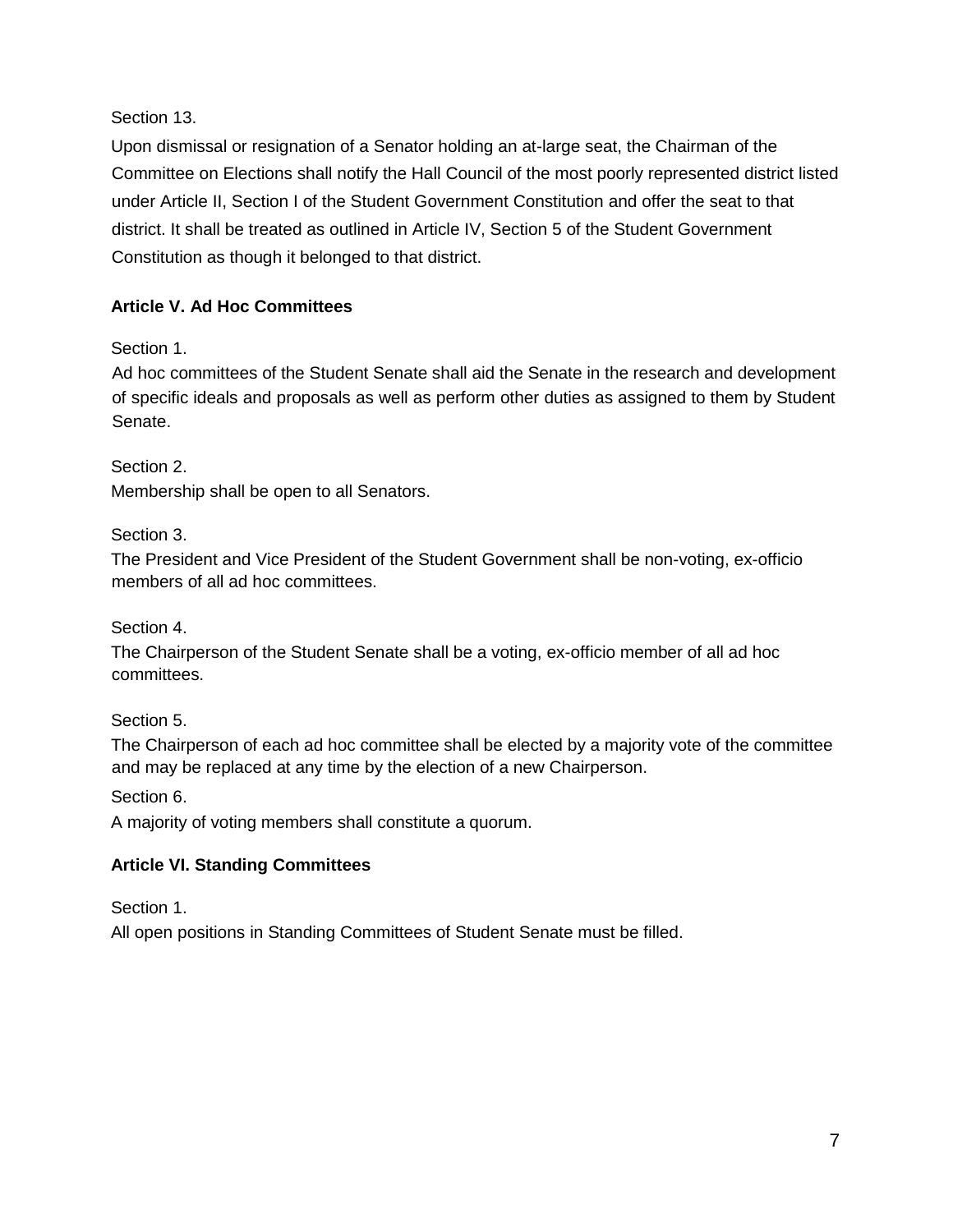#### Section 2.

It shall be the responsibility of the Student Senate to select Senators and, under extenuating circumstances, appoint members of the Student Body to serve as student representatives to designated faculty, administration and trustee committees. The particular committees on which there will be student representatives and the number on each shall be determined through negotiation between the Student Senate and the College. All agreements thus reached shall be subject to the consent of the Student Senate. The student representatives on each committee shall be full and voting members of the committee with the same rights and powers afforded other committee members. Such committee membership does not, however, entitle the student representative to vote in meetings of the faculty, administration, or trustees as a whole. If a faculty, administration, or trustee committee is not filled by the senators the committee positions will be opened to Student Body Representatives.

- A. Any member of the Student Body not on academic probation is eligible to serve as a student representative to faculty, administration, and trustee committees.
- B. All Student Body Representatives must meet qualifications for student membership on faculty committees mandated by the current Faculty Handbook.
- C. Whenever possible, no individual will be assigned to more than one faculty, administrative, or trustee committee.
- D. Members of the Student Body must complete and return an application by the date set by the Executive Board. The application shall include:
	- a. The name of the faculty, administrative, or trustee committee of which the individual wishes to be a member. If a student wishes to apply for more than one committee, they note the order of preference in the event they are not appointed to all committees.
	- b. A statement clarifying that they are available and willing to attend all scheduled meetings of the committee.
	- c. A brief explanation of why the individual would like to serve on the specified committee.
- E. Individuals interested in being student representatives must apply to the Student Senate for appointment. The Executive Board shall review the applications and propose as slate of nominations to the Senate. Each appointment must be approved by a simple majority of the Senate.
- F. The appointment of a student representative is effective for one academic year.
- G. It shall be the responsibility of the Committee on Public Relations to ensure that a minimum of three signs advertising the availability of faculty, administrative and trustee appointments shall be placed in each of at least Gage Union, the residence halls, and the academic buildings. All of these signs shall be placed at least 10 days before the applications are due. The signs shall include:
	- a. The number of faculty, administration and trustee committee student representative seats open.
	- b. The place or places where applications may be obtained and returned.
	- c. The date applications are due.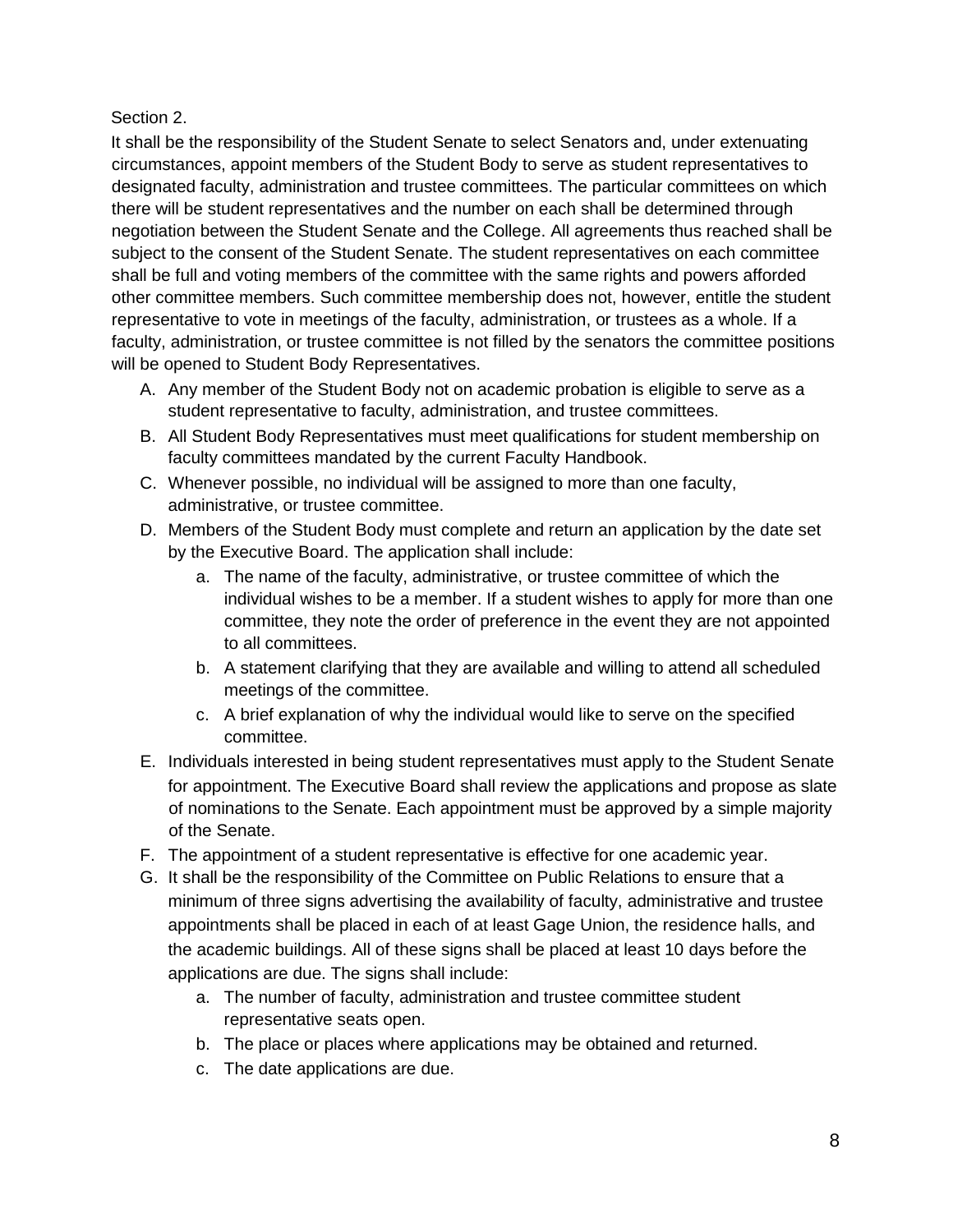- d. The place or places where committee descriptions and meeting times are available.
- e. The following Accountability Requirements:
	- i. As representatives, Senators and student representatives on faculty, administration, and trustee committees shall be accountable to the Student Senate and the Student Body.
	- ii. It is therefore the responsibility of all representatives on such committees to report the progress of their respective committees to the Student Senate on a regular and continuing basis. These reports will be given by student representative or read by the Communications Officer during the time set aside for Standing Committees reports and will be included in the minutes.
	- iii. Failure to carry out such responsibility shall affect review and/or possible removal of the Senator or student representative as decided by the Committee on Oversight and Auditing.

#### **Article VII. Student Activities Committee**

#### Section 1.

There shall be a Student Activities Committee that shall be responsible for planning and carrying out activities for the Student Body.

## Section 2.

The Student Activities Committee shall be composed of a Chairperson, a Business Manager, an administrative representative and any other officers that the Board of Operations, as defined in Article VIII, Section 3, and whomever the Student Activities Committee may deem necessary.

# Section 3.

There shall be a Chairperson and Business Manager of the Student Activities Committee

A. These persons must be members of the Student Body, be in good academic standing as defined by the Student Handbook, and must not be registered for off-campus programs during the expected term of office. All candidates for Chairperson or Business Manager of Student Activities Committee must be approved by a two-thirds vote of Student Senate.

#### Section 4.

Candidates for membership on the Student Activities Committee must be members of the Student Body and be in good academic standing.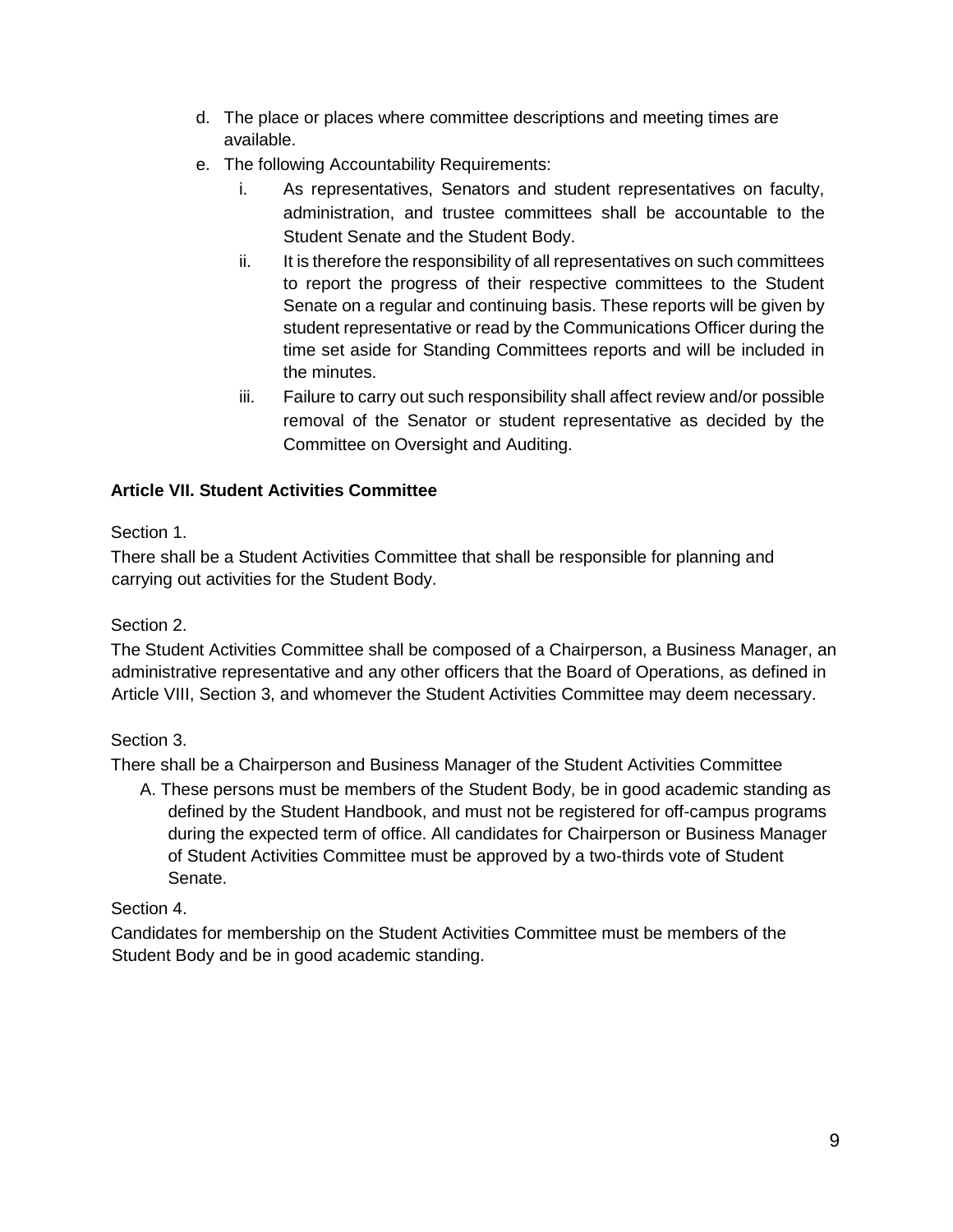Candidates for Chairperson and Business Manager on the Student Activities Committee shall be selected annually by the Board of Operations of the Student Activities Committee . This selection shall occur during the month of December.

- A. Candidates for other officer positions on the Student Activities Committee shall be elected annually by a majority vote of the Student Activities Committee members during the month December.
- B. The Administration Representative shall be appointed by the Associate Dean of Student Affairs.
- C. The term of office for the Chairperson and Business Manager of the Student Activities Committee shall begin after their election in December.

## Section 6.

The Student Senate may by a two-thirds vote recall any member of the Student Activities Committee before an expiration of his or her term.

- A. The Student Activities Committee may by a two-thirds vote recall any member of the Committee before an expiration of his or her term.
- B. One-fifth of the members of the Student Body may petition to order a recall election for a member of the Student Activities Committee. If a majority of those voting approve, the member shall be removed from the office.

## Section 7.

The Chairperson and Business Manager shall serve as voting members of the Student Activities Committee. Meetings shall be at the discretion of the Chairperson or the Business Manager.

#### Section 8.

It shall be the Chairperson's responsibility to coordinate the Committee's activities with those of other appropriate college organizations, and report to the Board of Operations of the Student Activities Committee on a monthly basis.

#### Section 9.

The Business Manager shall be in charge of all financial operations of the Student Activities Committee. His or her signature must be used on all financial transactions for that transaction to be valid.

# Section 10.

The Administration Representative shall serve as a voting member of the Student Activities Committee. It shall be his or her duty to perform such administrative tasks as may require that persons special skills, to act as the Committee's negotiating agent, and to provide continuity of experience from year to year.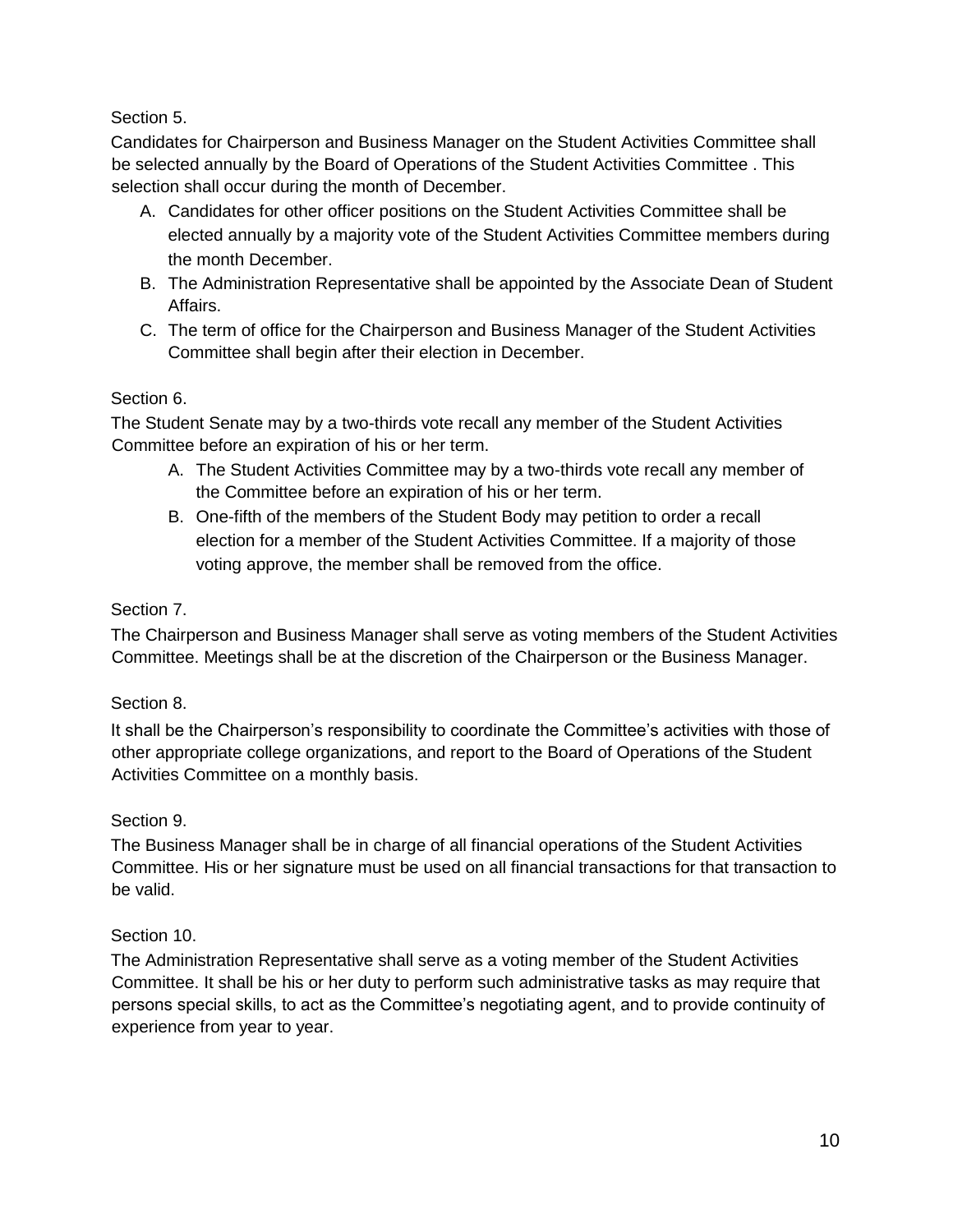## **Article VIII. Boards of Operations**

Section 1.

There shall be a Literary Board of Operations for the *Coe Review*, *Colere*, and *Pearl*, which shall oversee their operations and name the editors.

- A. Membership of the Literary Board of Operations shall include:
	- a. Editor of the *Coe Review*.
	- b. Editor of the *Colere*.
	- c. Editor of the *Pearl*.
	- d. A faculty member of the English Department who shall be named by the Chairperson of that department.
	- e. The Dean of Students or his or her delegate.
	- f. A representative from the Student Senate.
- B. Members of this Board shall elect a Chairperson from the Committee, who may be replaced at any time by the election of a new Chairperson. The Chairperson shall have a vote on all issues.
- C. This Board shall meet from time to time as necessary for the stability and quality of its operations.
- D. Either the Chairperson or three of its members may call a meeting of this Board.
- E. This Board shall approve the budget request of *Coe Review*, *Colere*, and *The Pearl*  before final submissions to the Student Senate.

# Section 2.

There shall be a Board of Operations for the *Cosmos*, which shall oversee its operation and its editor.

- A. Membership of the Board of Operations for the *Cosmos* shall include:
	- a. The Editor of the *Cosmos*.
	- b. The Assistant Editor of the *Cosmos*.
	- c. The Business Manager of the *Cosmos*.
	- d. A representative from the Student Senate.
	- e. The Chair of the Communications Studies Department or his or her delegate.
	- f. A member of the college administration or faculty named by the President of the College.
	- A. Members of this Board shall elect a Chairperson from the Committee, who may be replaced at any time by the election of a new Chairperson. The Chairperson shall have a vote on all issues.
	- B. This Board shall meet annually to select an Editor and from time to time as necessary for the stability and quality of its operations.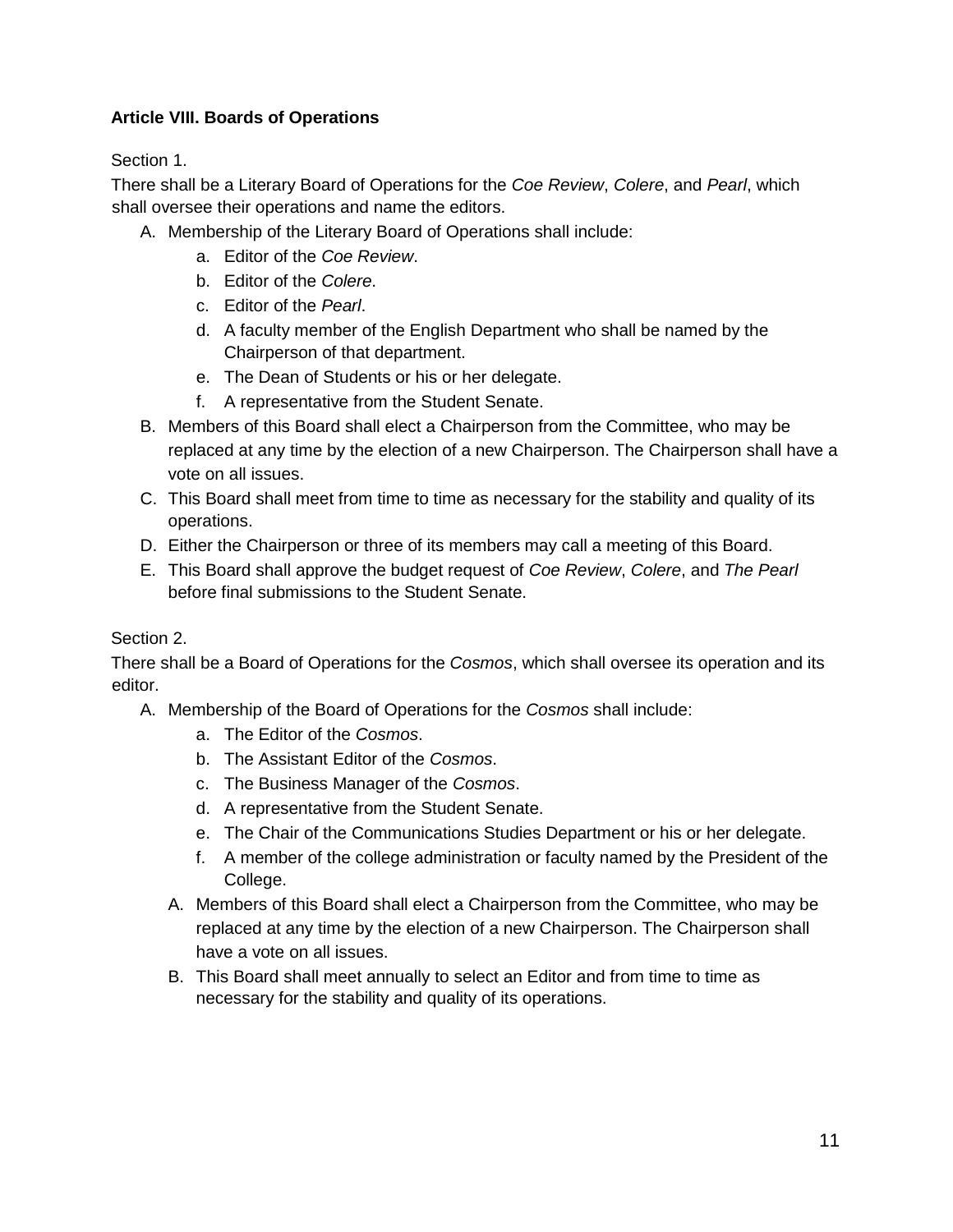- C. Either the Chairperson or three of its members may call a meeting of this Board.
- D. This Board shall approve both staff appointments for the *Cosmos* and its budget requests before final submissions to the Student Senate.

#### Section 3.

There shall be a Board of Operations for the Student Activities Committee (SAC) which shall oversee its operations and name Chairperson and Business Manager of SAC. A. Its membership shall include:

- a. The Chairperson of SAC.
- b. The Business Manager of SAC.
- c. A representative from the Student Senate.
- d. The President of the Student Body or his or her designate.
- e. The Dean of Students or his or her delegate.
- f. An advisor named by the Associate Dean of Students Affairs from either the college administration or faculty.
- g. The Treasurer of Student Senate.
- B. This Board shall meet annually to select the Chairperson and the Business Manager. In addition the Board shall meet monthly to insure continued stability and quality of its operations.
- C. In the event that this Board does not meet two times during a term, the percentage of the Student Activity fee that is automatically allocated to SAC in the Financial Section of this document shall be denied for the following semester.
- D. This Board shall review and approve the SAC budget as submitted by its Chairperson and Business Manager.
- E. This Board shall periodically review the financial status of SAC and approve its budget requests before final submission to the Student Senate.

#### **Article IX. Financial Procedures of Student Organizations**

Section 1.

All major officers and authorities of organizations receiving funds from the Student Senate must agree, by signature, to the following governing regulations to be eligible to receive funds from the Student Senate.

- A. All organizations, and Chief Operating and Financial Officers of organizations, shall handle their funds in accordance with the Student Government Constitution and these Bylaws.
- B. To be considered for annual Student Senate funding, an organization must be first to be recognized by the Student Affairs Committee of Coe College.
- C. Receipts for any and all expenditures of Student Senate funded organizations must be kept on record for at least two years in accordance with this constitution.
- D. Any and all cash and/or checked income received by the aforementioned organizations and/or the organization's Financial Officer must be deposited in the organization's account in the Coe College Business Office.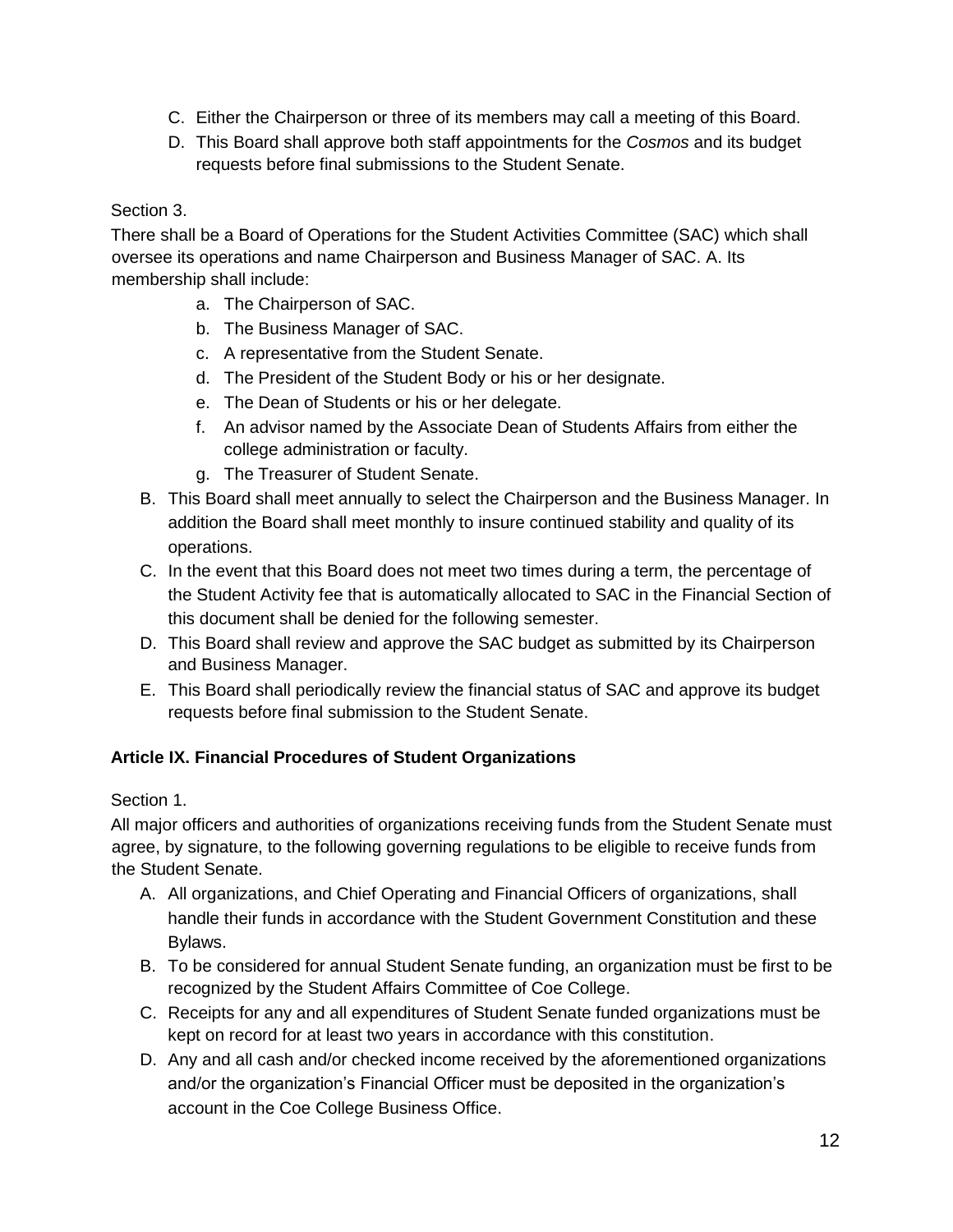- E. The Chief Operating and Financial Officers of each organization shall be held personally liable for any debts and misappropriation under their jurisdiction and within their responsibilities as officers of these organizations.
- F. No salesman, business manager, or other responsible duly delegated officer of an organization which receives funds from the Student Senate shall take a receive a commission.
- G. The Student Activities Fee shall not be used to fund any salaried position or to pay an hourly wage.
- H. If any funds of an organization which received financial assistance from the Student Senate are used for person gain or any purpose other than to carry out the proper business of the aforementioned organization, the violator(s) shall be indebted to the Student Senate for the misappropriated amount and shall be barred from ever again holding any elective office directly or indirectly associated with the Student Senate. The violator(s) shall be referred to the Judicial Board of Coe College. A Senator from the Committee on Budget and Finance and a Senator from the Committee on Oversight and Auditing shall be involved with the hearing.
- I. No Student Senate funded organization shall deficit spend without the written approval will result in the personal financial responsibility to the Chief Operating and Financial Officers for the amount of the deficit.
- J. During the fall and spring semesters the Financial Officer of each Student Senate funded organization shall submit an itemized budget to apply for the Student Senate funding to the Treasurer of the Student Senate no later than the date specified by him or her. Failure to do so may result in sanctions from the Committee on Budget and Finance. The Committee on Budget and Finance shall have the opportunity to ask representatives from an organization to appear in front of them to answer and questions the Committee

on Budget and Finance may have. During this review any appropriate revisions to the budget shall be made. The revision discussion shall be then returned to the organization. Each organization shall then have the chance to appeal any budget revision by appearing in front of the Student Senate. Criteria for distribution of the Senate funds shall be:

- a. Appeal and availability of organization's membership to the students of Coe College.
- b. Appeal and availability or organization's activities to the students of Coe College.
- c. Educational wealth of organizational activities.
- d. Past proper management of Student Senate funds.
- e. Adherence to Budget and Finance guidelines.
- K. A failure to meet any of the criteria specified above is sufficient reason to deny the allocation of funds for the organization's intended purpose.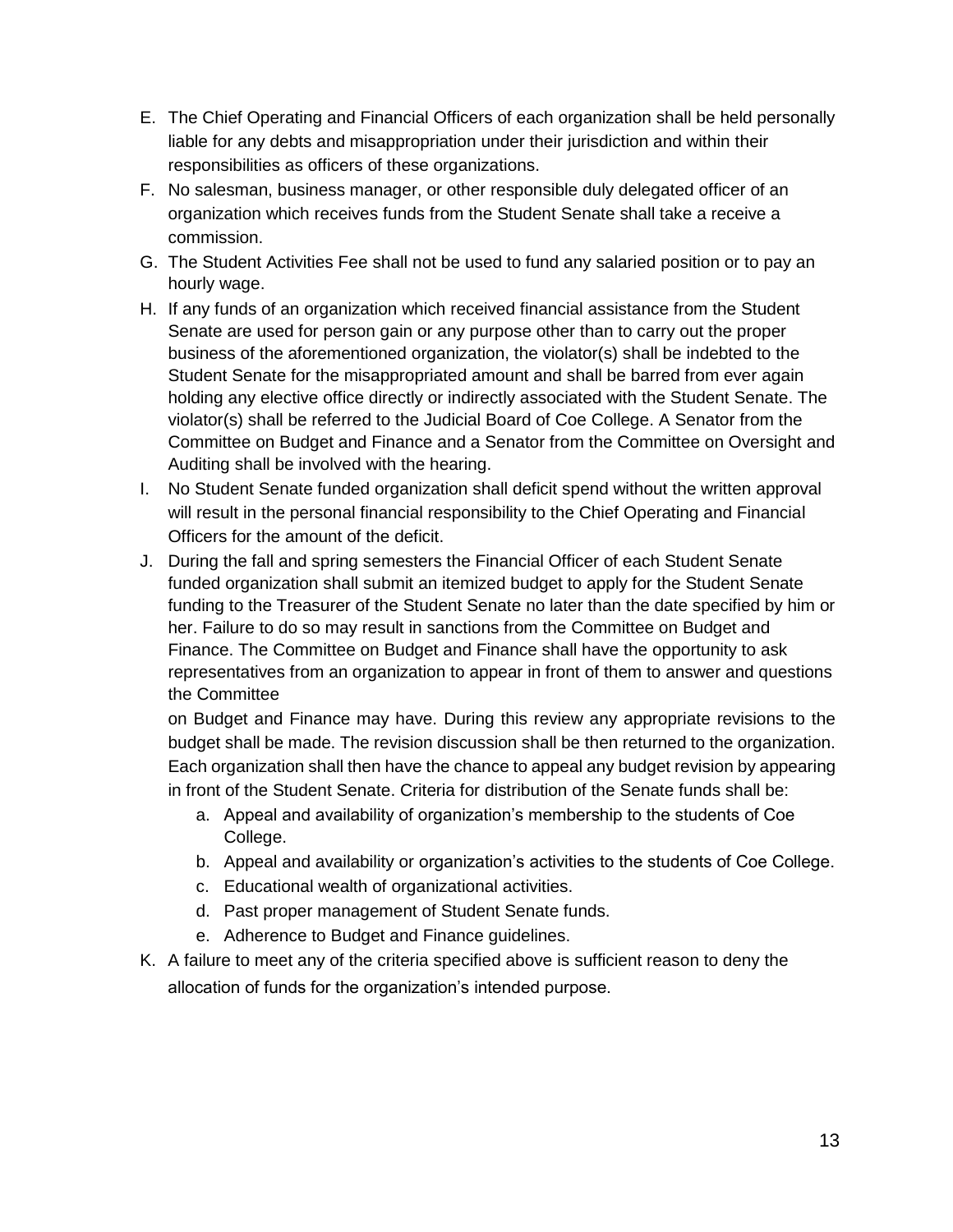- L. Each semester the Student Activity Committee will be guaranteed 10% of the semester's budget under the terms that the Student Activities Committee provides the Committee on Budget and Finance a monthly review of how the 10% is being spent.
- M. Any Student Senate funded organization which disbands shall return all unused portions of its allocation or assets to the Student Senate.
- N. All organizations receiving funds approved by the Student Senate shall return unused portions of said funds to the Student Senate by the last full day of class of the specified term unless otherwise specified by the Student Body Treasurer.
- O. No single organization can receive 50% or more of the Student Activity Fee in a single semester.
- P. Funds from the Student Activity Fee can only be used for events that are inclusive. Inclusive shall be defined as reasonably open to all members of the Student Body regardless of their race, religious preference, national origin, sexual preference, gender identification, or organizational ties.

## Section 2.

No organization receiving funds from the Student Senate for any given semester shall receive any additional funds from the Student Senate's allocated funds after the said appropriation has be recommended by the Student Senate.

- A. Exceptions for allocating money from the unallocated balance shall be considered on an individual basis by Student Senate in accordance with the following procedure:
	- a. The organization seeking special funds shall be present its case to the Committee on Budget and Finance.
	- b. The Committee on Budget and Finance shall make its recommendation concerning the proposed exception to the Student Senate. The Committee's favorable recommendation shall result in automatic consideration unless twothirds of the Student Senate votes to reconsider the proposal.
	- c. Final approval of the proposed exception shall require a majority vote of the Student Senate.
	- d. If an organization's request for additional funds is rejected by the Committee on Budget and Finance it can be brought to the floor by a two-thirds vote of Student Senate.

# Section 3.

Each organization shall appoint or elect and Chief Financial Officer responsible for keeping accounts, writing checks, receiving, and handling the financial matters of the organization.

# Section 4.

Each organization shall follow this basic accounting procedure:

- A. No items are overspent by more than ten percent up to a maximum of \$100.00 without the approval of the Treasurer of the Student Body.
- B. No organization shall spend appropriated monies on any non-budgeted item without the approval of the Student Senate Treasurer.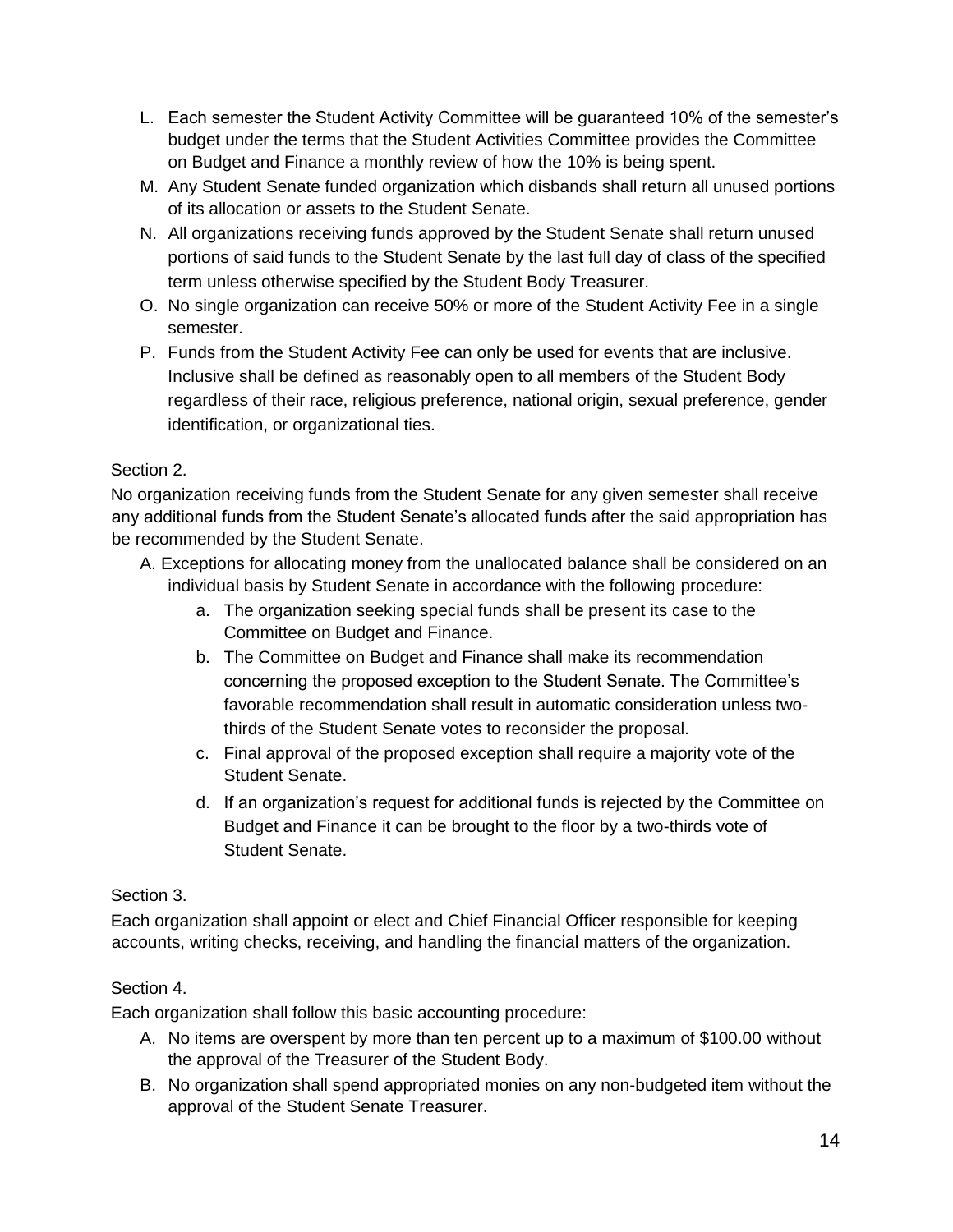- C. An entry for all money deposited and all checks written with a description of the entry in a general ledger and in a separate line item ledger.
- D. An invoice or statement for each entry describing in detail the receipt or expenditure.
- E. Each Student Senate funded organization shall agree to submit books and records for the current academic year to the Business Office by the date set by the Treasurer of the Student Body.

The Student Senate reserves the right, by recommendation from the Committee on Budget and Finance and two-thirds vote of the Student Senate, to remove all or part of an organization's funds if that organization misuses the funds allocated by Student Senate.

#### Section 6.

Each organization which authorizes a member to make purchases shall receive a detailed receipt of each purchase from the member himself or herself and shall request the member to have a final statement sent to the organization's Chief Financial Officer. An organization should not pay a bill of this nature without the receipt and the statement.

#### Section 7.

Each organization shall agree to submit books and records for an audit upon request of the Treasurer of the Student Body.

#### Section 8.

The Business Office shall perform the function of a banker and shall provide statements which document organization account activity upon request.

#### Section 9.

Failure to submit books and records by the assigned date as detailed by the Treasurer of the Student Body will result in immediate suspension of Student Senate funds until said records have been received and approved.

#### Section 10.

Any organization whose accounting procedures are not keeping with procedures outlined in this document shall have its funds immediately suspended until said records have been approved by a 2/3 majority of the Student Senate.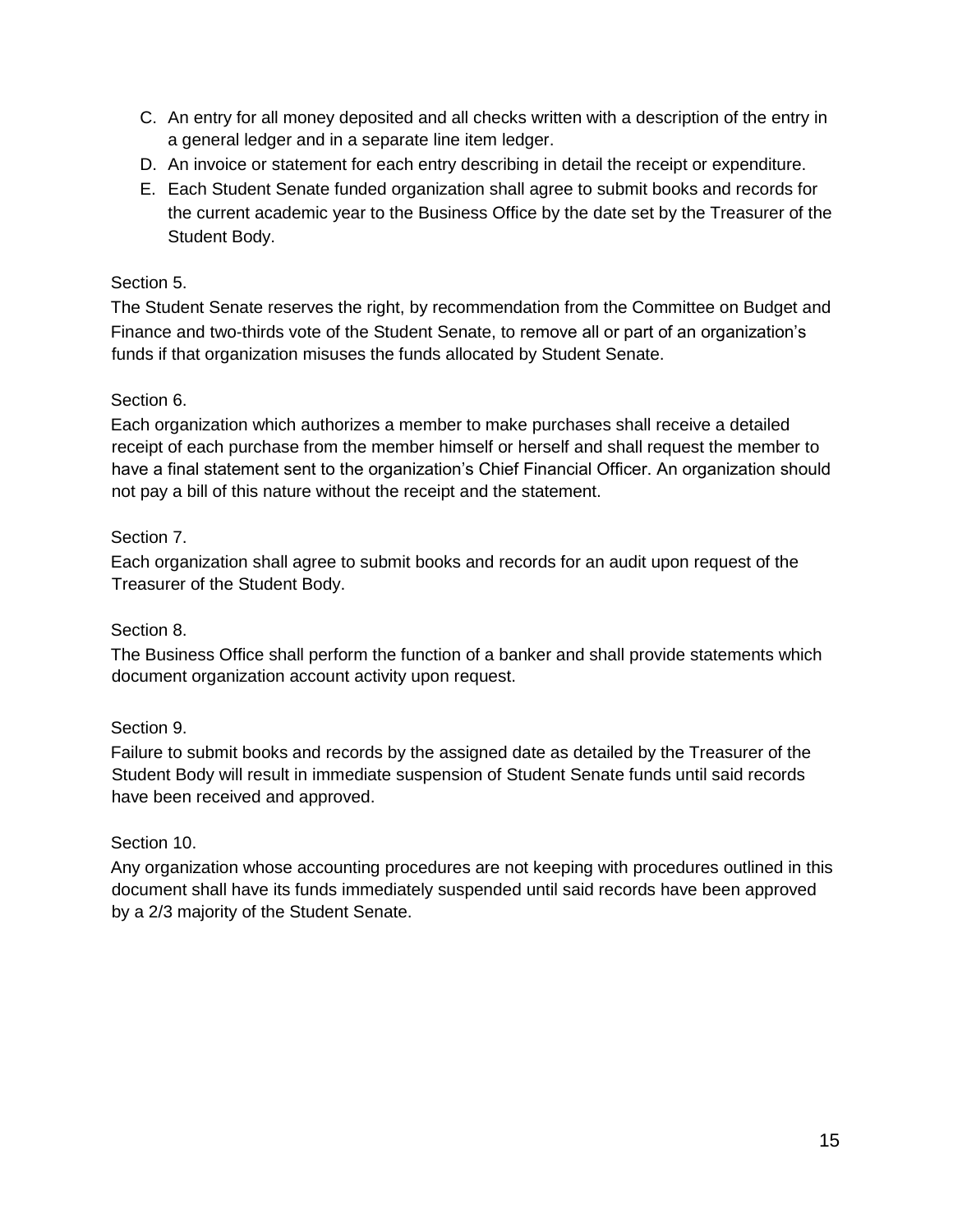## Section 11.

The Treasurer of the Student Body shall have mandatory general meetings with all Senate funded organizations' Chief Financial Officers at the beginning of the fall term to answer questions and to insure complete knowledge of the financial sections of this document and what the responsibilities of the Chief Financial Officer are.

## **Article X. Officer Powers and Restrictions**

## Section 1.

No Presidential or Vice Presidential candidate may be registered for off-campus programs during the spring or fall terms of their tenure of office.

## Section 2.

The duties and responsibilities of the President and Vice President shall continue throughout the summer.

## Section 3.

The Chairperson shall have sole authority to determine whether a motion is substantive, with the exception that main motions to allocate funds shall always be considered substantive and motions to recess, adjourn, or fix the time at which to adjourn shall not be considered substantive.

#### Section 4.

Votes on substantive motions shall be taken in a manner permitting the Recording Secretary to record each Senator's vote unless such a motion passes by unanimous consent.

# Section 5.

The Chairperson shall ensure that the floor is restricted to current students, administration, and faculty unless prior approval has been given by the Chairperson at least 48 hours in advance.

#### Section 6.

The Chairperson shall notify terminated Senators of their termination immediately.

# Section 7

Members of the Executive Board are to refrain from expressing personal opinions, directly or indirectly, during senate meetings unless otherwise requested by a senator, student, faculty, or staff. A member of the Executive Board may petition the senate for permission to directly express their opinion during senate meetings.

- A. If a senator asks for the opinion of an executive the chair will call for objections to such a request. If an objection is made, the chair will open up the decision for debate and discussion. A simple affirmative majority vote of the voting senators will allow an executive to express their opinion.
- B. If an Executive Board member is recognized by the Chair and petitions the senate to express their opinion, the Chair will call for objections to such a request. If an objection